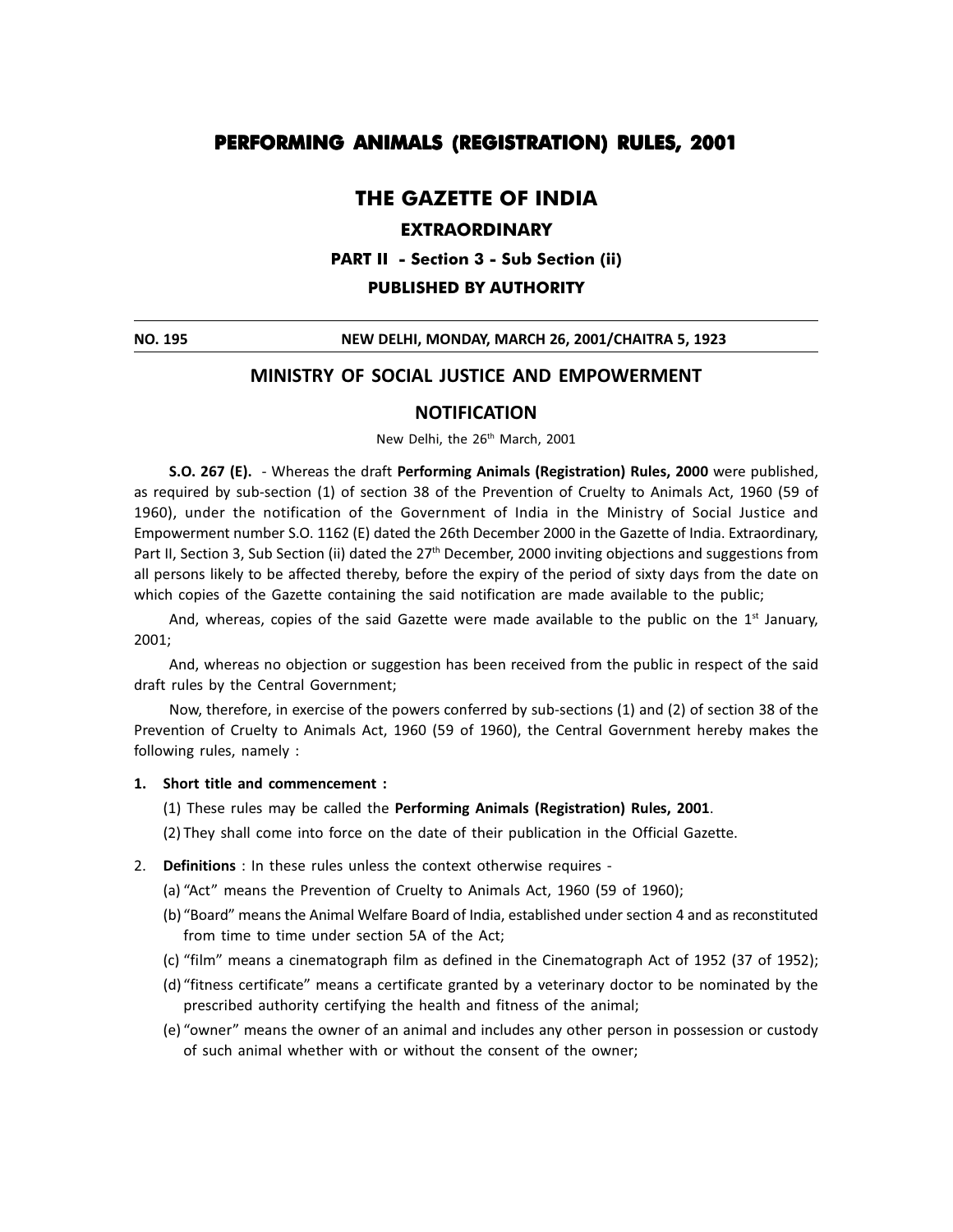- (f) "ownership certificate" means a certificate granted under section 42 of the Wildlife (Protection) Act 1972 (53 of 1972);
- $(g)$  "prescribed authority" means the Board or such other authority or officer as may be authorised by the Board;
- (h) "performing animal" means an animal which is used at or for the purpose of any entertainment including a film or an equine event to which the public are admitted;
- (i) "schedule" means a Schedule appended to these rules;
- (j) "veterinary doctor" means a person registered with the Veterinary Council of India established under the Indian Veterinary Council Act, 1984 (52 of 1984).

### **3. Application of registration :**

- (1) Any person desirous of training or exhibiting a performing animal shall, within thirty days from the commencement of these rules, apply for registration to the prescribed authority and shall not exhibit or train any animal as a performing animal without being registered under these rules.
- (2) Any person desirous of exhibiting or training any performing animal shall apply for registration in the form of application set out in the **First Schedule**.

(3) Every such application shall be made to the prescribed authority.

**4. Fee and registration :** Every application for registration shall be accompanied by a fee of Rupees five hundred which may be paid either in cash or in such other manner as may be specified by the Board for this purpose.

#### **5. Power to call for additional information :**

- (1) The prescribed authority may call for such additional records and information as it may deem fit from the applicant in respect of the particulars furnished by it.
- (2) If the prescribed authority is satisfied about the proposed performance and the method to be adopted for the training of such animals by the applicant it may grant registration.
- (3) The prescribed authority while granting registration may impose such other conditions, as it may deem appropriate for the training and upkeep of such performing animals.

#### **6. Form of certificate of registration :**

- (1) The certificate of registration shall be issued by the prescribed authority in the form set out in the **Second Schedule.**
- (2) Every registration shall be given a serial number in a order in which it is made, and it shall be indicated in the certificate of registration.

#### **7. Prior information for use of performing animals in films** : -

(1) Every owner desirous of hiringout or lending a performing animal in the making of a film shall give prior information in the format as specified by the prescribed authority for this purpose to specifying the kind of animal, age of animal, physical health of the animal, the nature of performance to be done by the animal, the duration for which the animal shall be used for such performance, the duration and method of training of the animal for such performance and justification for the use of such animals in the film and such other information as may be required by that authority.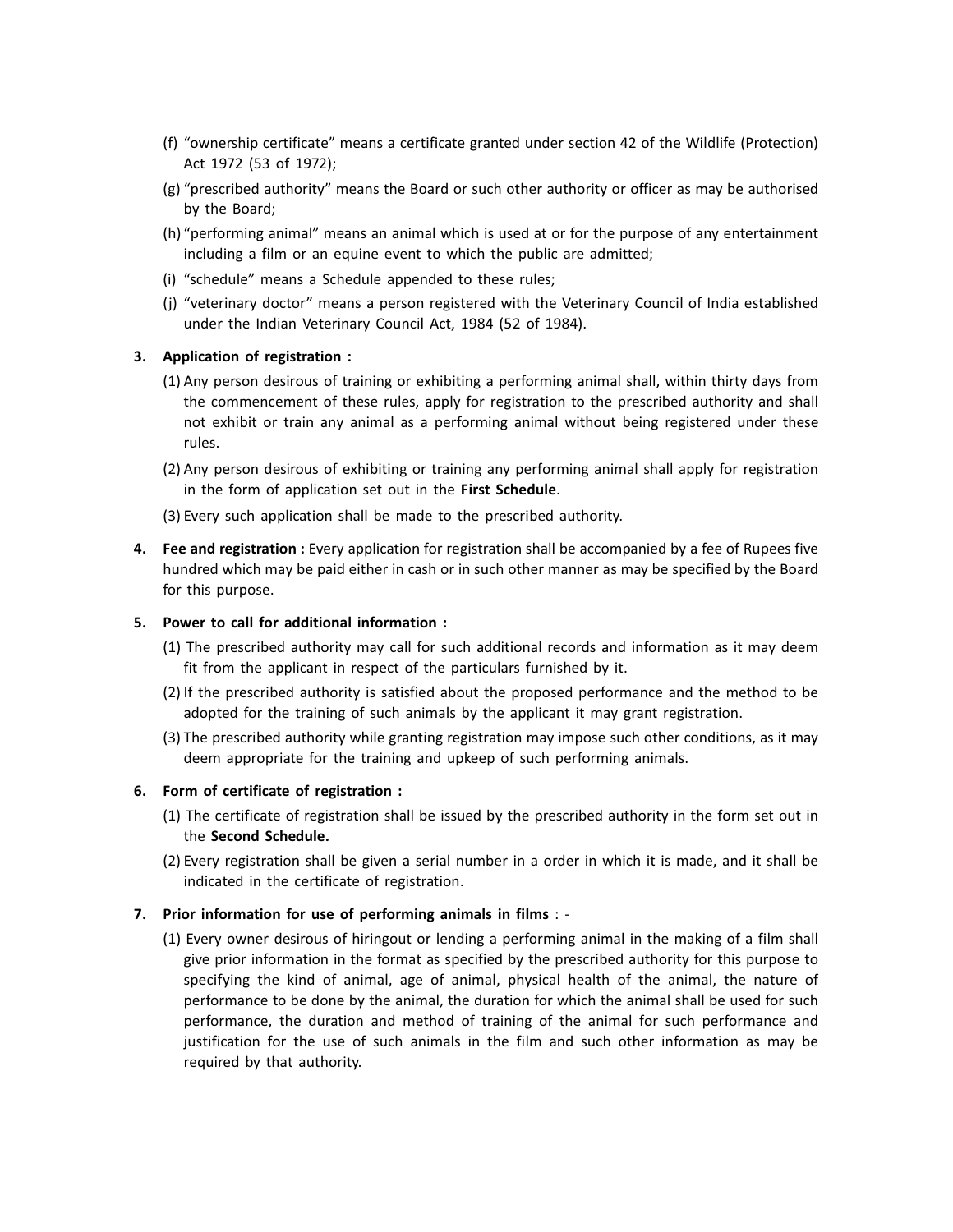(2) Every such application shall be accompanied by a fitness certificate issued by a veterinary doctor certifying the health and fitness of the animal along with a ownership certificate in case of animals covered under the wildlife (Protection) Act, 1972 (53 of 1972).

## **8. General conditions for registration**

- (1) The prescribed authority while granting registration may impose such terms and conditions as it deems appropriate and shall impose the following conditions in granting registration, namely:
- i. every owner who has ten or more such performing animals shall have a veterinarian as a regular employee for their care treatment and transport.
- ii. the owner shall not transport such animals by road continuously for more than 8 hours and except in cages admeasuring as specified in the **Fifth Schedule**;
- iii. the owner shall ensure proper watering and feeding halts during such transportation;
- iv. the owner after transportation shall provide feeding and retiring enclosures in respect of the animals specified in the **Sixth Schedule**;
- v. the owner shall ensure that any animal is not inflicted unnecessary pain or suffering before or during or after its training or exhibition;
- vi. the owner shall not deprive the animal of feed or water in order to compel the said animal to train or perform any trick;
- vii. the owner shall train an animal as a performing animal to perform an act in accordance with its basic natural instinct;
- viii. the owner shall not make a performing animal perform if it is sick or injured or pregnant;
- ix. the owner shall ensure that no sudden loud noise is deliberately created within the vicinity of any performing animal or bring an animal close to fire, which may frighten the animal;
- x. the owner in case the performing animal is to be exhibited under artificial light, the overall intensity of such light shall not be more than 500 LUX;
- xi. the owner shall not subject the animals to any action which may either kill or injure or use the animal in scenes which may cause injury to the animals;
- xii. the owner shall not use any tripping device or wires or pitfalls for such animals;
- xiii. the owner shall not expose any animal to either burning fire or to fire accidents;
- xiv. the owner shall not keep any animal including horses in close proximity while shooting scenes involving explosives or other loud noises;
- xv. the owner shall ensure that props such as spears, nails splinters, barbed wires and other such props shall not cause injury to the animals during the performance;
- xvi. the owner shall ensure that the equines are not made to walk on hard surfaces without being shoed and shall further ensure that the animals are not used in downhill slides or rodeo slide stops without proper skid and hock boots;
- xvii.the owner of any equine shall not use any whip other than an air cushioned shock absorbing whip which has been scientifically tested to prove that it will not cause weals, bruising or other damage to the horse and subject to the conditions that (a) the whip shall not have raised binding, stitching, seam or flap. (b) the whip shall be used by licensed jockeys only. (c) the owner shall also ensure that the whip is not used other than either on the quarters in either the forehand or the backhand position or down the shoulder in the backhand position or use the whip with the arm above shoulder height. (d) the whip shall not be used more than 3 times in a race;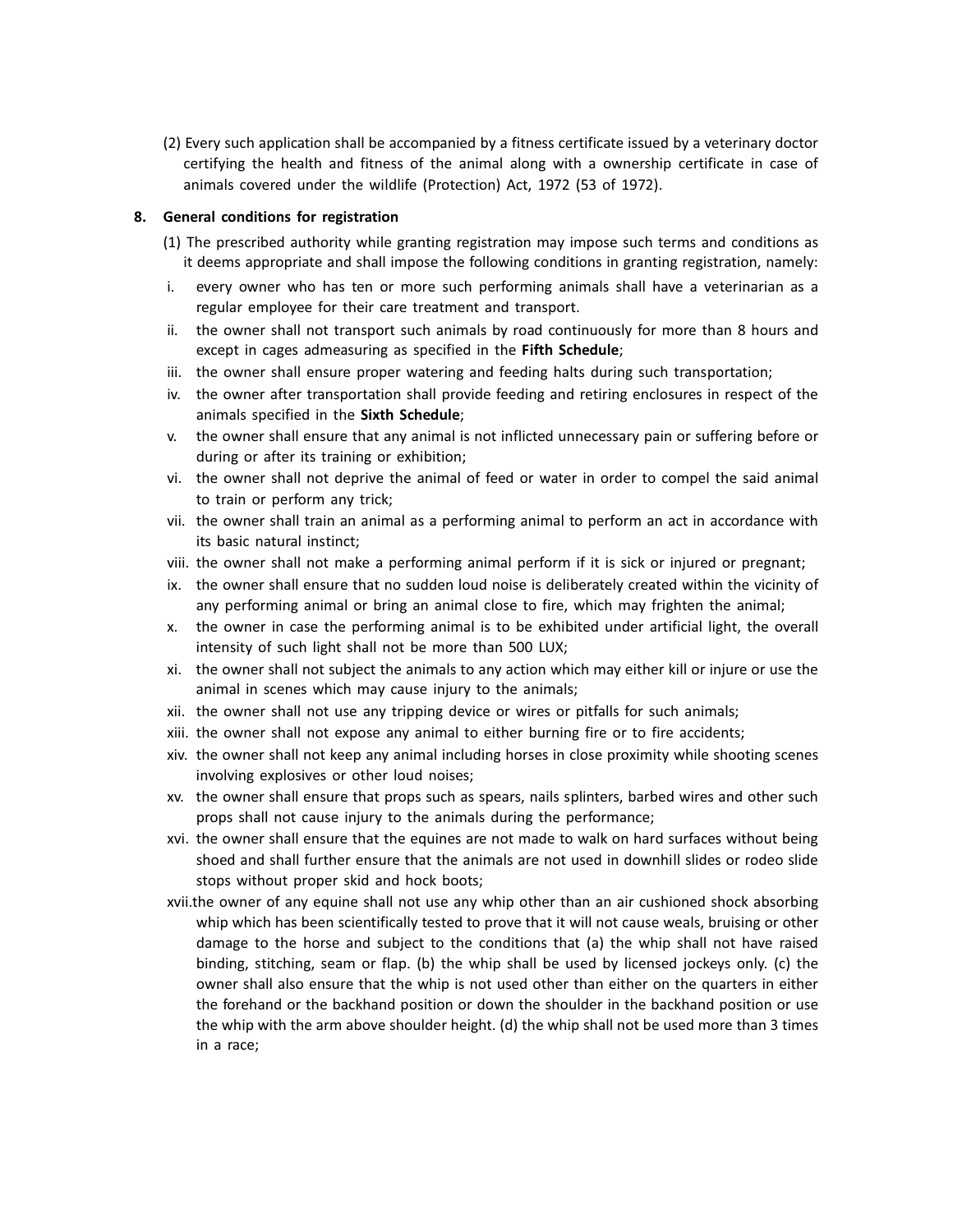- xviii.the owner shall ensure that the animal is not used on floors that are very smooth without the use of non-skidding mats;
- xix. the owner shall ensure that large gathering of animals is not allowed in such a way which may cause or result in stampede to the animals;
- xx. the owner shall ensure that the animal is not made or incited to fight against other animals and shall further ensure that sedatives or tranquillisers or steroids or any other artificial enhancers are not administered to or inserted in any animal except the anaesthesia by a veterinary doctor for the purpose of treatment of an injured or sick animal;
- xxi. the owner shall ensure that the animal shall not be transported or be kept or confined in cages and receptacles which do not measure in height, length or breadth as specified under the Transport of Animal Rules, 1978, the Recognition of Zoo Rules, 1992 or under any other Act, rule or order for this purpose;
- xxii. the owner shall ensure that the animal is not continuously used for excessive number of takes in shooting a film without providing adequate rest to the animal and in the event of a snake being used it shall not be made to ingest any substances or made to crawl across tarred or any other heatened surface and shall not be contorted to wrestle;
- xxiii.the owner shall ensure that while using an animal in shooting a film, the fight sequence shall not be shot in any livestock holding area including poultry area and shall further ensure that no birds are shown in cages;
- xxiv. the owner shall inform the prescribed authority at least four weeks in advance informing the place, date and time of the actual making of the film wherein the animal is to be used;
- (2) The prescribed authority may also impose such other conditions for the grant of registration as may be deemed appropriate to it for the welfare of animals.
- **9.** Register Every person to whom a certificate of registration is issued under these rules shall have his name entered in a register which shall be kept in the form set out in the **Third Schedule**.
- **10. Inspection of register**  The register kept for the purpose of these rules shall be open to inspection during office hours on any working day on payment of a fee of twenty rupees and any person may take extract therefrom or may require the prescribed authority to issue to him a certified copy of any entry made therein on payment of a fee of fifty rupees.
- **11. Application for variation of entries in register** Every application for the variation of any particular entered in the register maintained for the purpose of these rules shall be in the form set out in the **Fourth Schedule** and when any particular is varied the existing certificate of registration shall be cancelled and a new certificate be issued.
- **12. Submission of report by veterinary doctor** Every person who has been granted registration under these rules shall ensure that a monthly report of all the performing animals in the form to be specified by the prescribed authority in respect of their health, deaths and births duly certified by a veterinary doctor is submitted to the prescribed authority on or before the 7th of every succeeding month.
- **13. Prohibition on exhibition and training of specified performing animals** Performing animals whose performance has been prohibited under sub section (2) of section 22 of the Act shall not be trained or exhibited as a performing animal.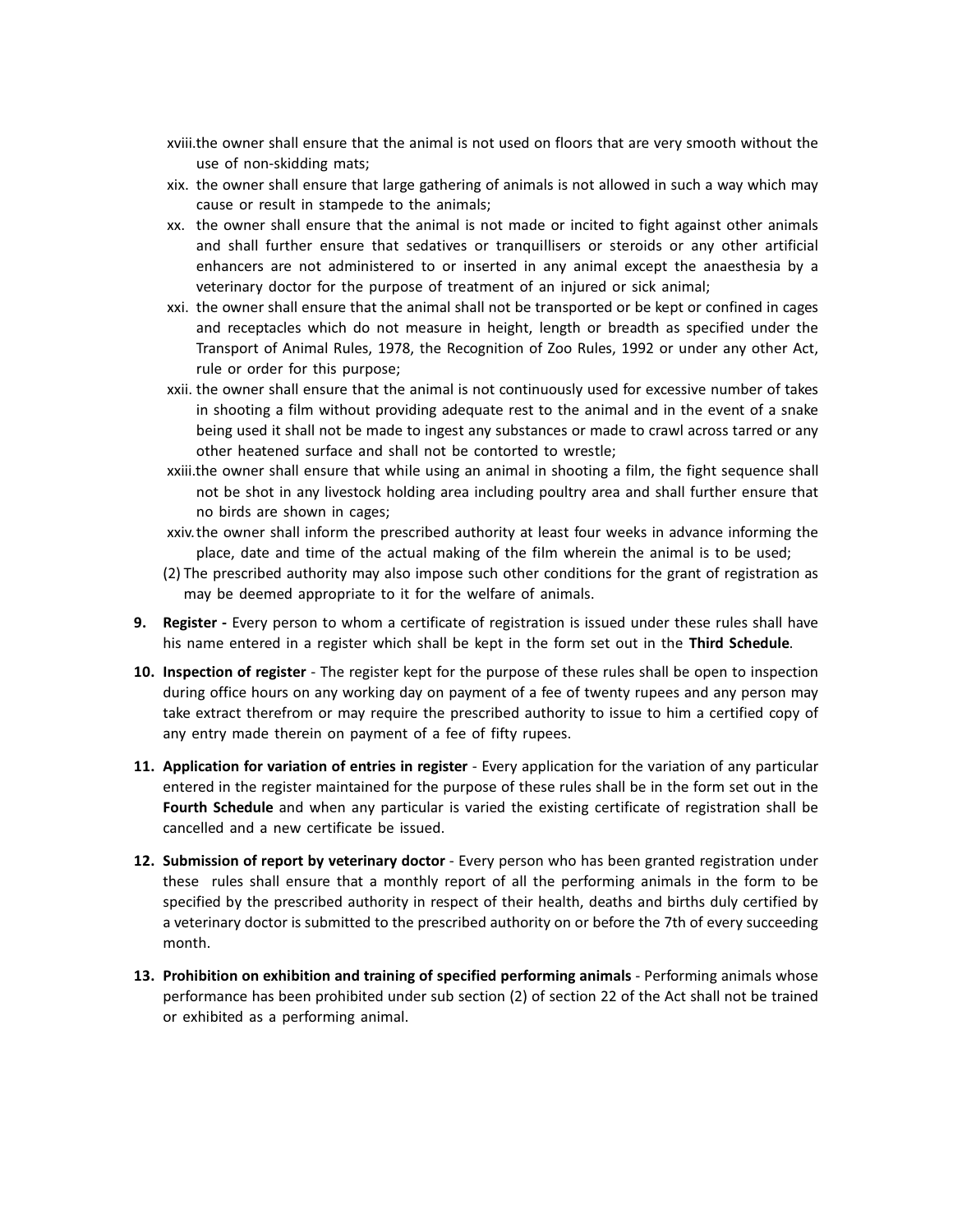### **14. Power to inspect** -

- (1) The prescribed authority may depute an officer or authorise any other person, to inspect the mode of transport, care and upkeep of the animals, or to be present at the time of training or exhibition of the performing animals or during making of a film to ensure that the conditions of registration are being complied with.
- (2) The owner shall not obstruct the entry of such officer or authorised person and extend all possible assistance to enable him to discharge his duty.
- **15. Report of inspection** The officer deputed or person authorised under rule 14 shall after inspection submit a report to the prescribed authority about the compliance of the rules and the conditions as specified by the prescribed authority.

### **16. Cancellation of registration in respect of which registration has been granted :**

- 1. Every animal in respect of which registration has been granted under rule 5 shall be exhibited and trained subject to the conditions of registration and these rules.
- 2. Every animal in respect of which registration has been granted under rule 5 shall be exhibited for a film subject to the conditions of registration and these rules.
- 3. The prescribed authority in the event of breach of any of the conditions of registration under rule 5 or any provision of the Act or the rules made thereunder may suspend the registration pending enquiry and after granting an opportunity of hearing revoke the registration so granted or issue such orders or directions as it may consider proper for the welfare of the animals.
- **17. Issue of duplicate copies of certificate** Any person who has been granted registration under these rules may, on proof by him that the original certificate of registration has been lost or destroyed and on payment of a fee of one hundred rupees, be given a duplicate copy of the certificate of registration which for the purposes of these rules shall have the same effect as the original certificate of registration.

## **FIRST SCHEDULE Form of Application**

# (see rule 3 (2))

I, the undersigned, do hereby apply for registration under the Performing Animals (Registration) Rules, 2000 and do hereby declare the following particulars to be true and complete to the best of my knowledge and belief

Signature

Date

Address to which order of approval is to be sent

\_\_\_\_\_\_\_\_\_\_\_\_\_\_\_\_\_\_ \_\_\_\_\_\_\_\_\_\_\_\_\_\_\_\_\_\_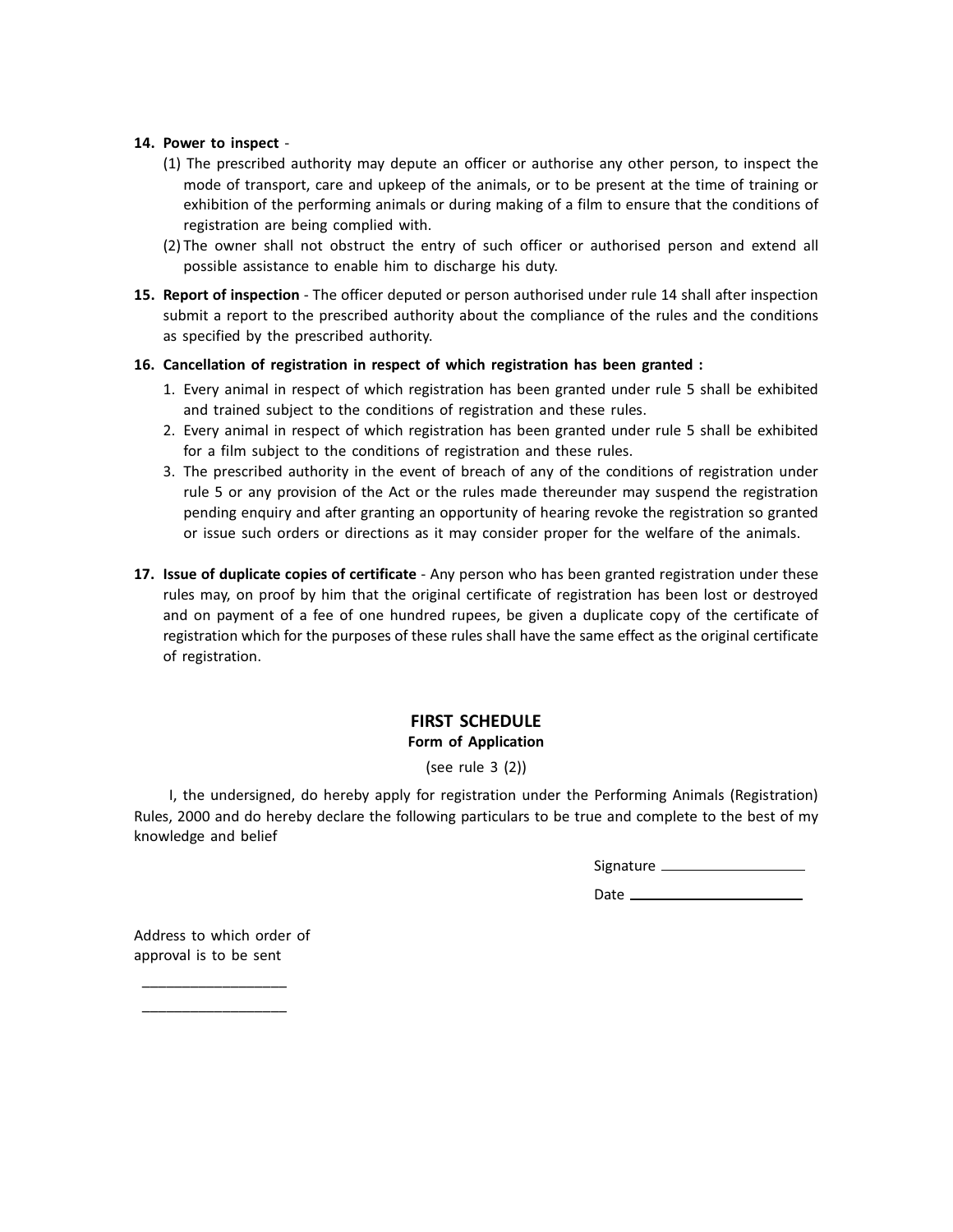### **PARTICULARS**

- 1. Full Name of applicant (in block letters)
- 2. State name (if any used in India)
- 3. Nationality
- 4. Either (a) address of fixed place of residence in India and (b) the postal address in India to which letters may be forwarded.
- 5. Address or address (if any) in India, other than temporary addresses while on tour at which applicant trains or intends to train performing animals (If none, write "None")
- 6. State whether registered under the Performing Animals Rules, 1973 If so. State the number and date of certificate of registration
- 7. Copy of ownership certificate if the animal is a protected specie under the Wildlife (Protection) Act 1972.

apparatus which is used or to be used

8. (i) Particulars of performing animals proposed to be

|    |                                                                                                                               | <b>Species</b> | Sex | Age | Number |
|----|-------------------------------------------------------------------------------------------------------------------------------|----------------|-----|-----|--------|
|    | (a) trained                                                                                                                   |                |     |     |        |
|    | (b) exhibited                                                                                                                 |                |     |     |        |
|    | (c) trained and<br>exhibited for use in films                                                                                 |                |     |     |        |
|    | (ii)Trained performing animals already available as<br>prescribed above for being exhibited                                   |                |     |     |        |
| 9. | Describe the nature of the performance<br>or Performances in which the performing<br>animals are to be exhibited or for which |                |     |     |        |
|    | they are to be trained, mentioning any                                                                                        |                |     |     |        |

for the purposes of the performance. **Explanation :** Detailed description of what is to be done by the animals taking part in the performance method of training and should state the approximate duration of the performance the number of performances to be given in one and the same day and the number of animals

of each kind taking part in the performance.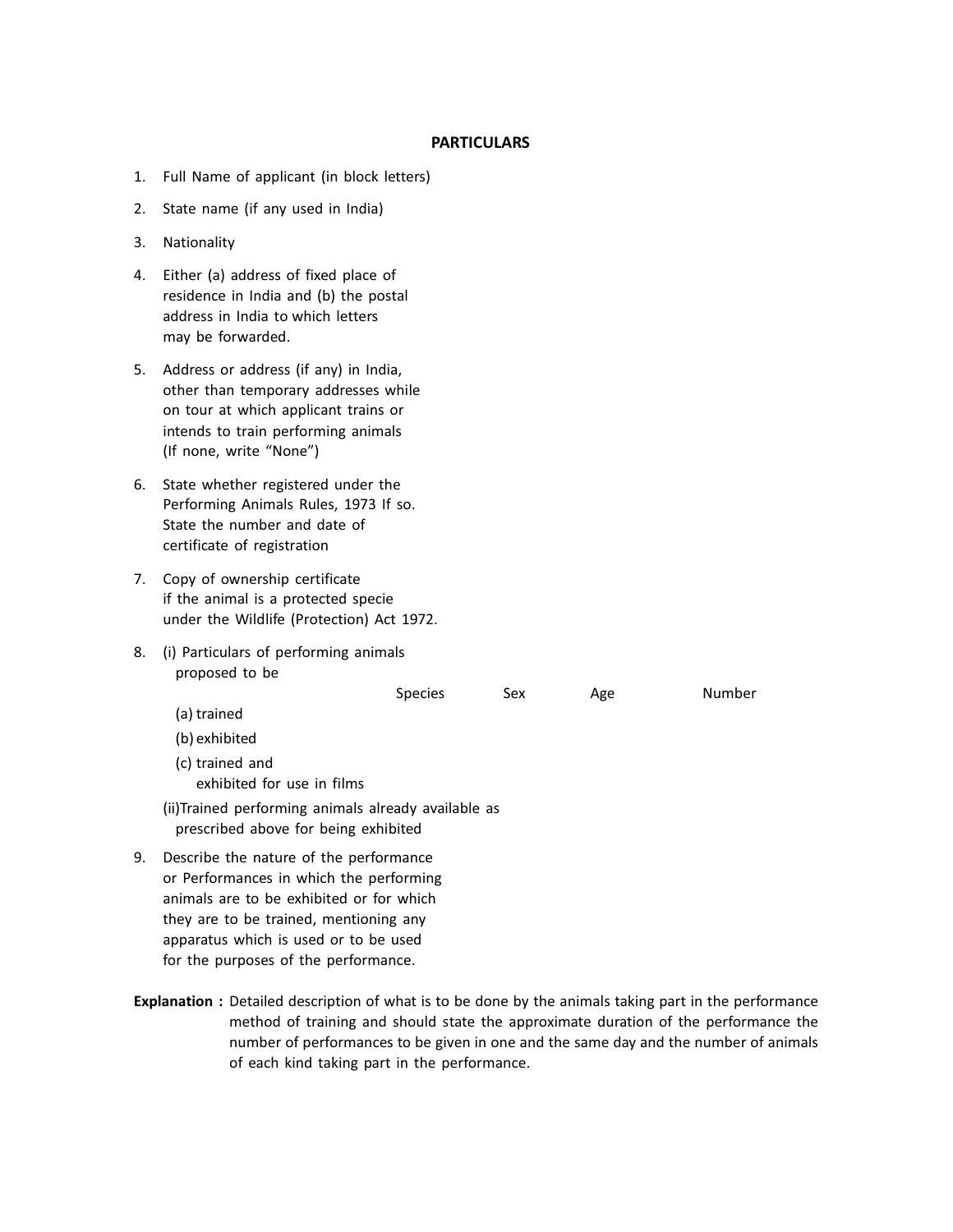# **SECOND SCHEDULE Certificate of Registration (see rule 6)**

This is to certify that the person to whom the under-mentioned particulars relate has this day been registered under the Performing Animals (Registration) Rules, 2001 with the Registration Authority for the

Serial Number of Entry in Register

Signature of Clerk of Registration Authority

Name of the place : \_\_\_\_\_\_\_\_\_\_\_\_\_

Date : \_\_\_\_\_\_\_\_\_\_\_\_\_

## **Particulars**

| Name of                 |     | Nationality   Either (a) Address<br>of fixed place of<br>residence in India<br>or (b) permanent<br>postal address in<br>India to which<br>letters addressed<br>to the trainer or<br>exhibiter may be<br>forwarded | Address or<br>addresses at<br>which the<br>performing<br>animals are to<br>be trained | Particulars of<br>any previous<br>registration | Kind of proposed performing animal |     |                                                                                        | Description                                 | Date of      | <b>Particulars</b>                                                                                                    |
|-------------------------|-----|-------------------------------------------------------------------------------------------------------------------------------------------------------------------------------------------------------------------|---------------------------------------------------------------------------------------|------------------------------------------------|------------------------------------|-----|----------------------------------------------------------------------------------------|---------------------------------------------|--------------|-----------------------------------------------------------------------------------------------------------------------|
| trainer or<br>exhibitor |     |                                                                                                                                                                                                                   |                                                                                       |                                                | To be<br>To be<br>Kind No.         |     | To be trained/<br>trained exhibited exhibited for use<br>in films<br>Kind No. Kind No. | of general<br>nature of<br>perfor-<br>mance | Registration | of any order<br>of Court<br>made under<br>section 24<br>of the<br>Prevention<br>of Cruelty to<br>Animals Act,<br>1960 |
| (1)                     | (2) | (3)                                                                                                                                                                                                               | (4)                                                                                   | (5)                                            | (6)                                | (7) | (8)                                                                                    | (9)                                         | (10)         | (11)                                                                                                                  |
|                         |     |                                                                                                                                                                                                                   |                                                                                       |                                                |                                    |     |                                                                                        |                                             |              |                                                                                                                       |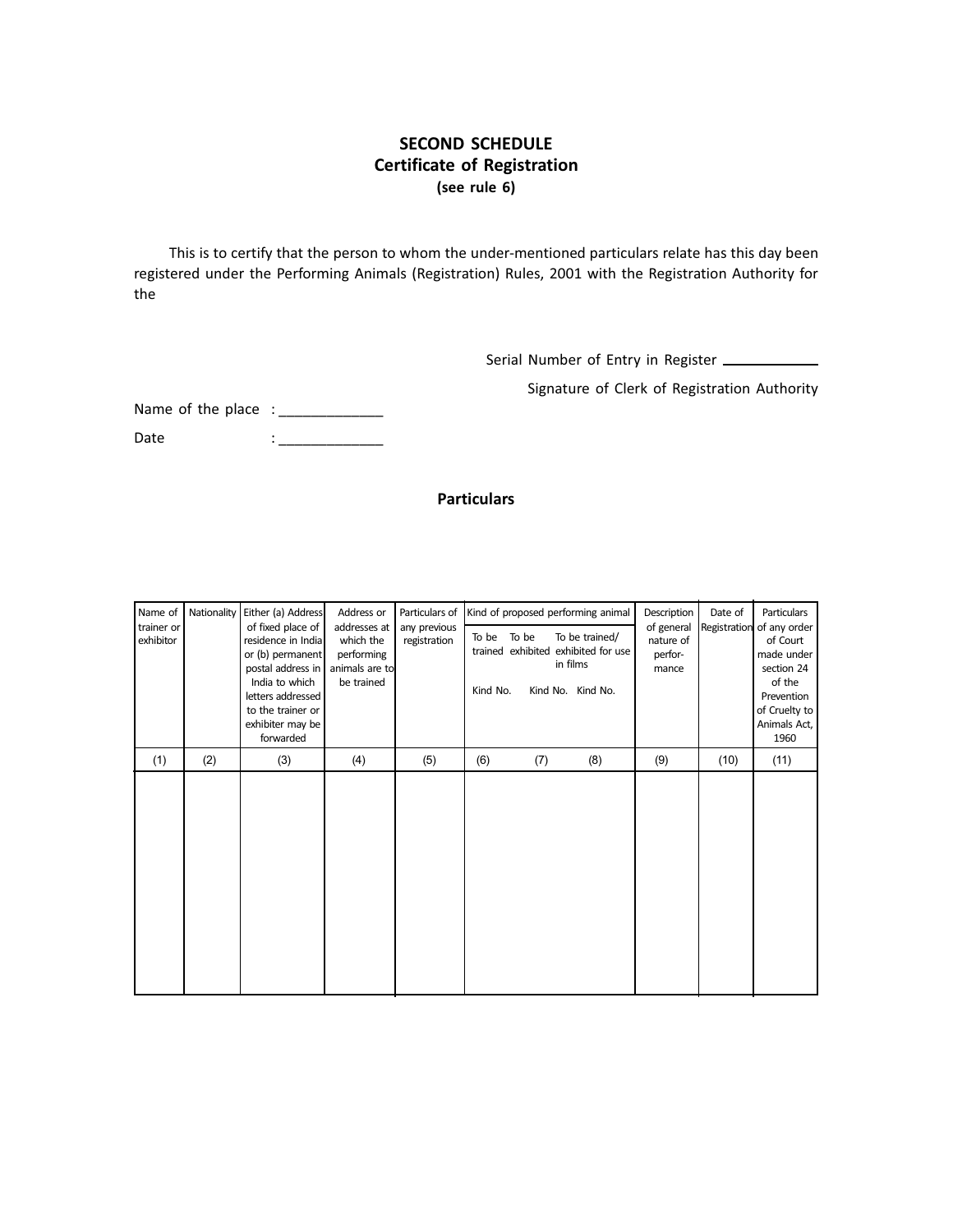# **THIRD SCHEDULE Form of Register (see rule 9) Particulars**

| SI. | No. trainer or | Name of Nationality | Either (a) Address<br>of fixed place of                                                                                                                                 | Address or<br>addresses at            | Particulars of<br>any previous |                            |          | Kind of proposed performing animal                                            | <b>Description</b><br>of general | Date of | Particulars                                                                                                                       |
|-----|----------------|---------------------|-------------------------------------------------------------------------------------------------------------------------------------------------------------------------|---------------------------------------|--------------------------------|----------------------------|----------|-------------------------------------------------------------------------------|----------------------------------|---------|-----------------------------------------------------------------------------------------------------------------------------------|
|     | exhibitor      |                     | residence in India<br>or (b) permanent<br>postal address in animals are to<br>India to which<br>letters addressed<br>to the trainer or<br>exhibiter may be<br>forwarded | which the<br>performing<br>be trained | registration                   | To be<br>To be<br>Kind No. | Kind No. | To be trained/<br>trained exhibited exhibited for use<br>in films<br>Kind No. | nature of<br>perfor-<br>mance    |         | Registration of any order<br>of Court<br>made under<br>section 24<br>of the<br>Prevention<br>of Cruelty to<br>Animals Act<br>1960 |
| (1) | (2)            | (3)                 | (4)                                                                                                                                                                     | (5)                                   | (6)                            | (7)                        | (8)      | (9)                                                                           | (10)                             | (11)    | (12)                                                                                                                              |
|     |                |                     |                                                                                                                                                                         |                                       |                                |                            |          |                                                                               |                                  |         |                                                                                                                                   |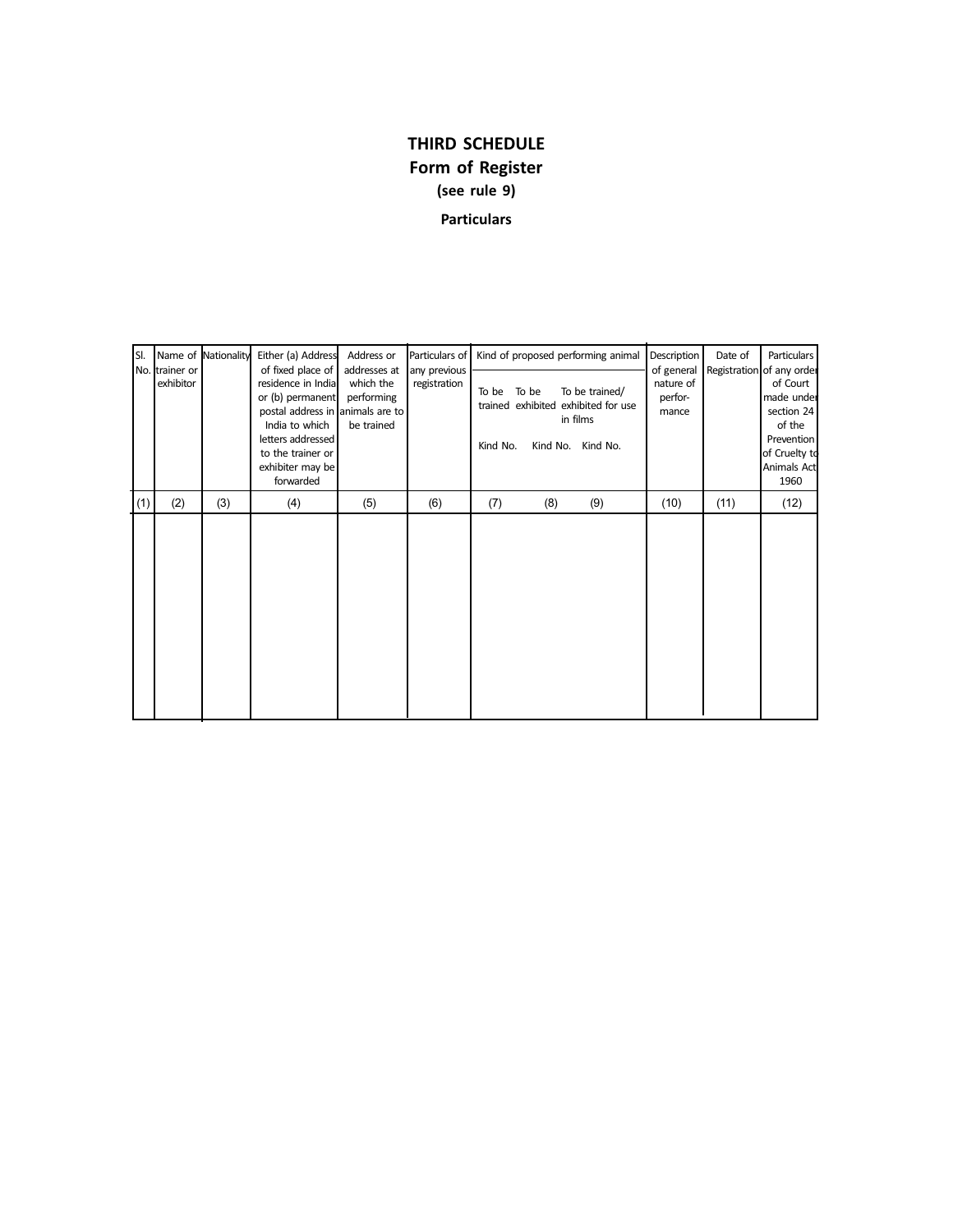# **FOURTH SCHEDULE Form of Application for Variation Particulars Entered in Register (see rule 11)**

Application to have the particulars entered in the register with respect to the applicant varied.

To

The prescribed authority

Full Name of the applicant (in block letters)

Number and date of Certificate of Registration

I return herewith my certificate of registration under the Performing Animals (Registration) Rules, 2000 and I hereby apply to have the particulars entered in the Register with respect to be varied as follows and the reasons given below:

I also request that my existing certificate may be cancelled and a new certificate of registration may be issued to me.

Signature

Address \_\_\_\_\_\_\_\_\_\_\_\_\_\_\_\_\_\_\_\_\_\_

## **FIFTH SCHEDULE**

## **Suggestive Size of Cages for Transportation**

(See rule 8 (ii))

| <b>Species</b>        | Length<br>(m) | <b>Breadth</b><br>(m) | <b>Height</b><br>(m) |
|-----------------------|---------------|-----------------------|----------------------|
| Slender loris         | 0.40          | 0.25                  | 0.35                 |
| Slow loris            | 0.60          | 0.25                  | 0.45                 |
| Horse (domestic/wild) | 3.00          | 1.00                  | 1.75                 |
| Ass (domestic/wild)   | 2.25          | 80                    | 1.28                 |
| Zebra                 | 2.60          | 95                    | 1.80                 |
| Elephant (Adult)      | 4.80          | 2.40                  | 2.84                 |
| Hippopatamus (Common) | 4.06          | 2.10                  | 1.50                 |
| Pigmy Hippo           | 1.52          | 1.00                  | 0.74                 |
| Civet                 | 0.79          | 40                    | 0.38                 |
| Mongoose              | 0.56          | 25                    | 0.13                 |
| <b>Duck</b>           | 0.38 to 0.63  | $22 - 0.35$           | 78                   |
| Dove                  | 0.46          | 0.20                  | 0.21                 |